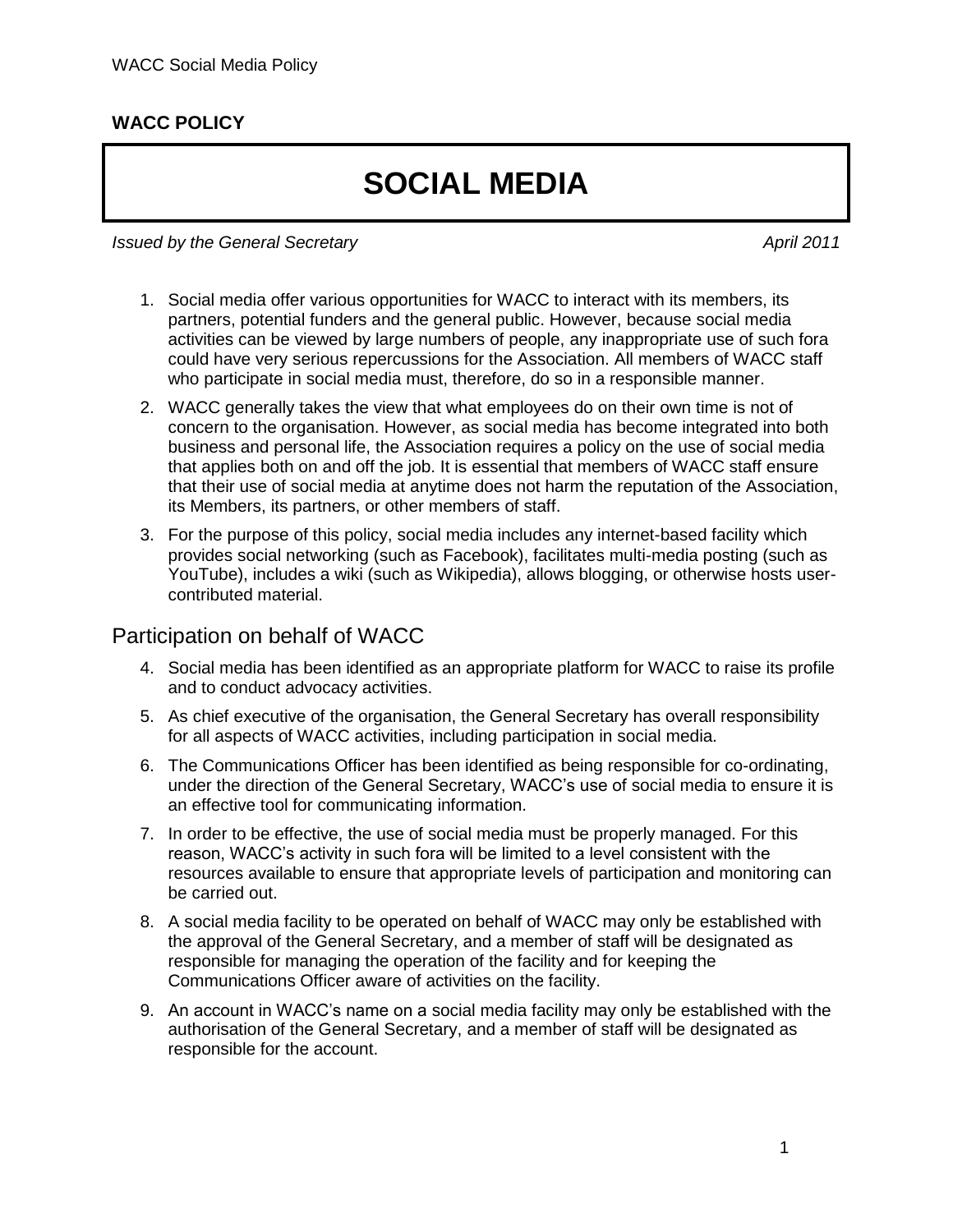- 10. The objectives of any social media facility or account must be established in advance, and the employee assigned to the facility or account must ensure that the objectives are met.
- 11. Participation in social media on behalf of WACC may only be undertaken by those employees authorised by the General Secretary to speak on behalf of the organization. In general, such authorisation will be limited to specific areas in which the staff member is considered to have expertise.
- 12. Social media participation must recognise that WACC's primary electronic communication tool is its website, and must support that facility.
- 13. Login credentials for any WACC social media facility or account must be provided to the Manager of Administration, in order to ensure that WACC, not just the employee who is assigned, may access it.

## Personal participation

- 14. Unless authorised by the General Secretary to speak on behalf of WACC, all staff must ensure that any information that they post on social media is not attributable to WACC. In particular:
	- $\circ$  Any member of staff who has a personal social media account or who operates a Social media facility is strongly encouraged to include a disclaimer to indicate that the opinions expressed are not necessarily those of WACC, and
	- o When posting anything on social media employees should, unless they have been authorized to speak on behalf of the organisation, ensure that it is clear that any opinion expressed is their personal opinion and that it cannot be interpreted as that of WACC.
- 15. Employees must recognise that they may be identified as being associated with WACC even if they do not intend for this to happen. Personal conversations on social media must be considered as public, not private, and may become more widely available than originally intended. Consequently, staff participation in social media may reflect on WACC, and if this leads to adverse consequences for the Association, employees may be held responsible.
- 16. When posting to social media, all members of staff should:
	- o Avoid confrontation and respect the views of others,
	- $\circ$  Refrain from stating any opinion or sharing any material that is likely to give offence,
	- $\circ$  Not express an opinion in a way that could be interpreted as fact,
	- $\circ$  Refrain from political or social comment which may be inconsistent with a position officially adopted by WACC,
	- $\circ$  If posting a video or any other material in which a person may be identified, ensure that it will not cause embarrassment or offence, or be misinterpreted,
	- $\circ$  Protect their privacy, and also the privacy of others by, for example, not including any personal information in posts,
	- $\circ$  Correct any error that they may make at the earliest opportunity,